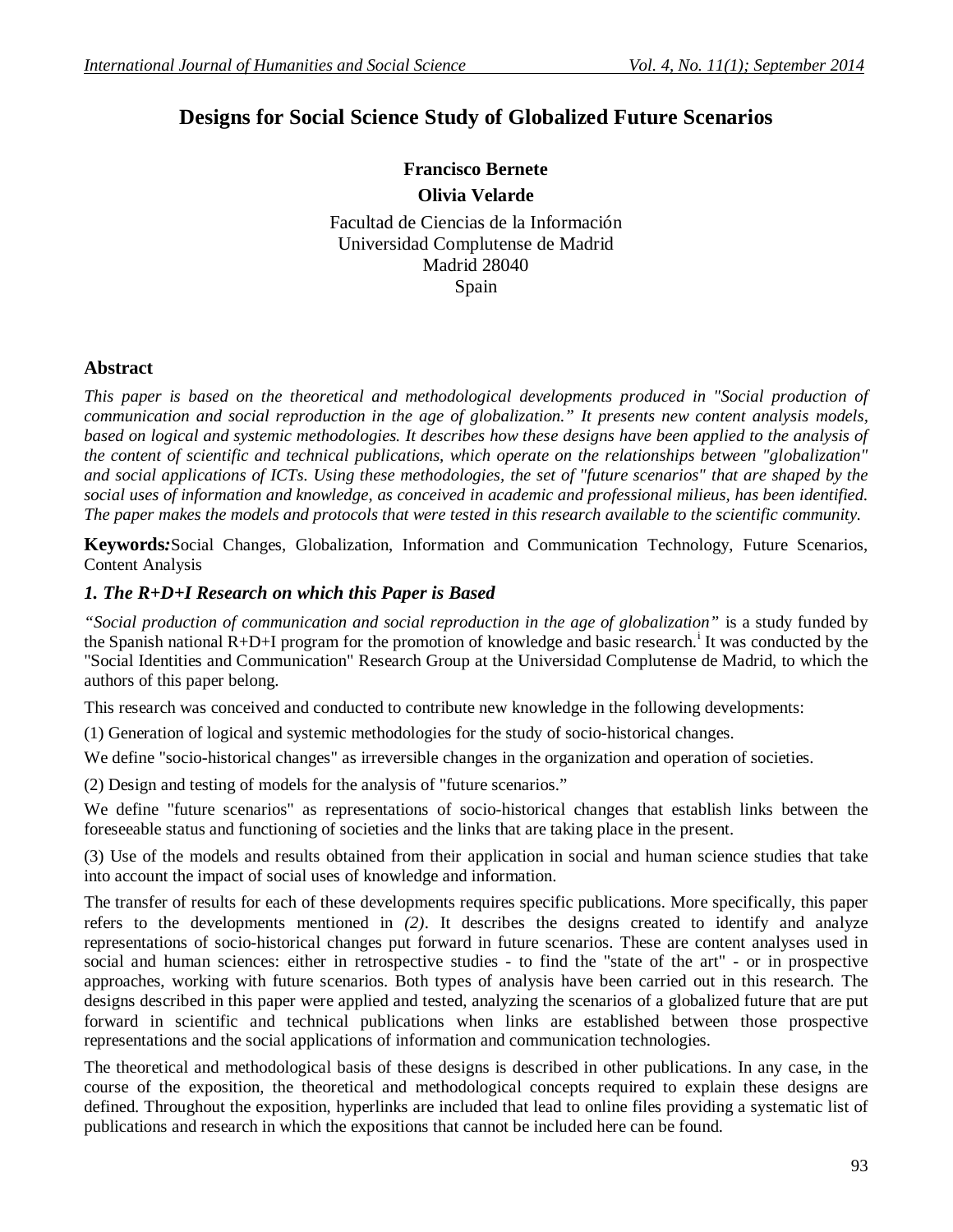This paper develops the models and protocols designed, in sufficient detail for their use in other researches that use materials that include contents of interest for the study of socio-historical changes. The examples that illustrate the designs have been taken from some of the researches that are using these models and their results.

## *2. Design and Testing of Models for the Analysis of Future Scenarios*

"Social production of communication and social reproduction in the age of globalization" is a macro-sociological and socio-historical study, which is therefore included in the field of prospective studies:

a) It is a macro-sociological study because it analyses processes that involve three systems on which the action of social agents has an impact. They are different systems, but connected to each other. More specifically, the following are taken into account:

- Transformations in the social production of communication [CS]
- That are linked to social changes [SS]
- And to changes in the groups to which communication refers  $[SR]$ .<sup>ii</sup>

This macro-system refers to *a situation*that is currently undergoing changes due to certain social uses of information and knowledge. From now own, it will be known as  $\|$  the current situation  $\|$ 

The relationships between these three systems may be specified by means of this notation: The current situation:  $\parallel$  [CS] $\cap$  ([SS]  $\leftrightarrow$  [SR])  $\parallel$ 

*b) It is a study of contents identified in the "socio-historical dynamics."* These are processes that are regarded as ongoing and expected to lead to some socio-historical change.

The following notation is used: *Socio-historical dynamics: ⌠ ►DS►…⌡*

**c)** *It is a prospective study, as it analyses representation of the socio-historical changes that are regarded as*  foreseeable, whether they be desirable or not. They are the *"future scenarios"*

A prospective design establishes links between the macro-sociological processes that shape "the current situation" and "*socio-historical changes*". This can be represented using the following notation:

╟ current situation ╢**∩** *"socio-historical changes"* (table 1)

### *3. Selection of Sources to Obtain Contents*

The corpus of texts selected was taken from scientific and professional publications. They describe dynamics that, in their authors' view, will ultimately change the organization or functioning of societies. These are prospective forecasts, as they establish links between those dynamics and certain current social uses of information and knowledge. When these forecasts can be transcribed into a narrative corresponding to the *prospective design reproduced in Table 1*, a "future scenario" referred to "*Social production of communication and social reproduction in the age of globalization*" has been identified.

The sources were identified using logical search engines in the own and third party funds and documentary resources available at the Universidad Complutense de Madrid (UCM). A total of 70 books, 10 book chapters, and 33 papers in scientific journals were selected and analyzed.<sup>111</sup>

The sources that meet the following criteria contain *relevant information* to the object of study:

- a) They include references to *transformations in communications* relative to *non-communicational changes* and also mention their impact on the status or future functioning of societies.
- b) There is an implicit or explicit reference to a time horizon. A comparison is made in the texts:
- Between the past and the present and perhaps the future;
- Or else between the present and the future.

The criterion followed to distinguish between "past, present, and future" is the one used in the source.

The protocol that includes these specifications is reproduced in Table 2.

The references used in this protocol for source selection correspond to the contents taken into account in the analysis of *future scenarios*.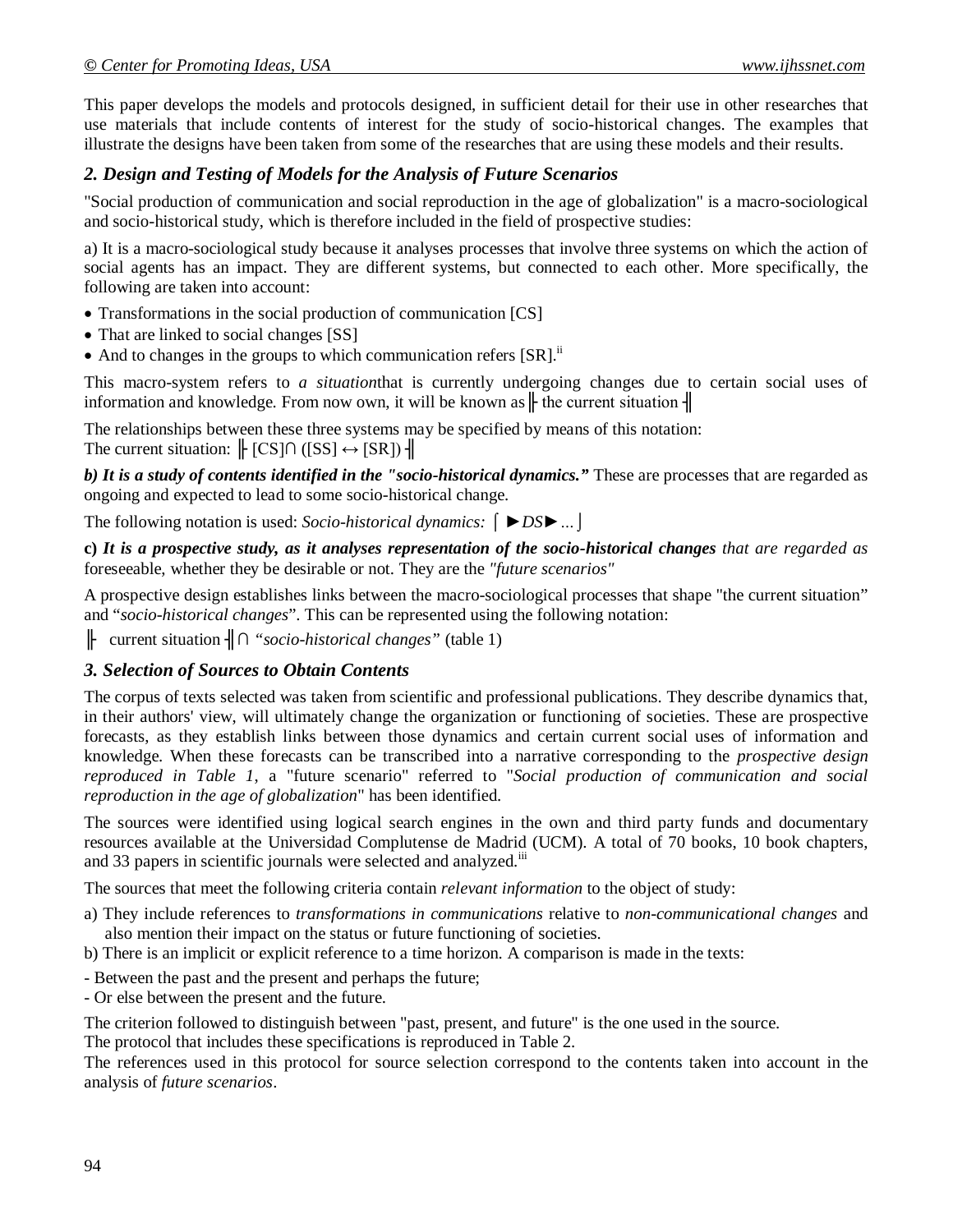## *4. Use of Logical Criteria to Design Content Analyses*

### **4.1 'Future Scenarios' as Content Analysis Units**

As was stated, the future scenarios selected for the analysis of "Social production of communication and social reproduction in the age of globalization" describe the links between the macro-sociological processes that constitute the "current situation" and the dynamics that lead to "socio-historical changes." "Future scenarios" constitute the corpus used for content analysis; and each of them is an analysis unit.<sup>iv</sup>

Future scenarios arise from the information included in the sources. But those contents were collected and described following a model. The model created to carry out that systematic organization of information was shown in Table 2. They systematize the multiple, open, undefined, and polysemous representations found in the sources.

A total of 2,300 future scenarios were identified and transcribed. The texts that describe future scenarios have those characteristics:

- On the content level, each future scenario logically expounds ONE ARGUMENT (one single one).
- On the configuration level, the elements of the narrative and their organization reproduce the prospective design shared by all scenarios. (Described in Table 1)

Narratives that meet both conditions are "well-formed texts". V

### **4.2 Transcription of Each Scenario into a 'Sentence'**

Texts that have both characteristics are called "sentences." They are defined as follows:

A "sentence" is the transcription of an argument onto a well-formed narrative, following a design that makes that reasoning comparable to alternative ones.

To meet these requirements, sentences must be part of one single narrative corpus. And they must be built sharing the same model. All future scenarios are sentences. They are comparable narratives: because they have the same structure, are decomposed and recomposed into the same *formations*; the latter into the same *parts*; and each part into identical *components*. Comparisons between future scenarios can be made both on a unit scale and on the scale of any of its disaggregations. In order to be comparable, future scenarios must be part of the same corpus, in which they play the role of analysis units.

Sentences referring to future scenarios constitute a corpus of narratives describing relationships between macrosystems. So they can be analyzed using systemic methodologies. It should be pointed out that when a narrative has been transcribed into sentences that are logically well-formed, textual and systemic descriptions are comparable and interchangeable. This equivalence enables analysts to work on two levels at once:

- On the "discourse" level, to operate on the *sense* of the description of a scenario when it is described in a sentence.
- On the "organizational" level, operating with the *configuration* of each future scenario, when it is described in a systemic model.<sup>vii</sup>

### *5. Systematic Organization of the Sentences into 'Fields'*

The text described by each sentence has the following parts:

- \* Part 0: Origin of information
- \* Part 1: Communicational transformations
- \* Part 2: Social and group changes
- \* Part 3: Dynamics that will be modified in the course of globalization.

Each of them is disaggregated into one or more FIELDS OF ANALYSIS, which serve for the classification and *systematic* exploitation of the data. This design is shown in Table 3 and is later developed. <sup>viii</sup>

The 2,300 sentences were transcribed using a computer application, where they were arranged into these fields. Given that the corpus organized is very broad and representative, sets have been obtained in each field that can be used to create *protocols of reference*.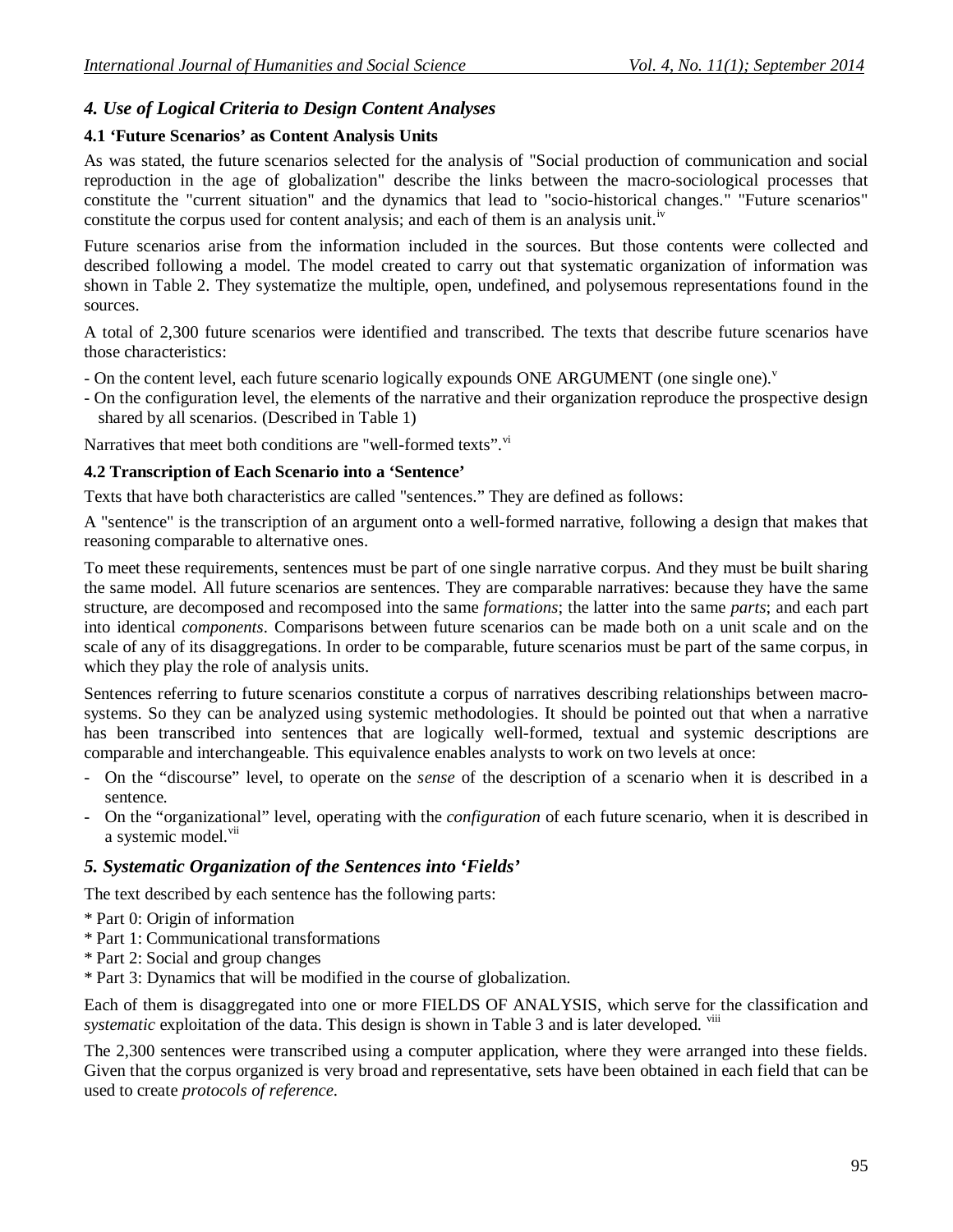*Protocols of reference* are models that systematize the empirical results of the analysis of the contents of scientific and technical publications. They *refer* to the universe of representations relative to the *interface*  $\left[$ ICT uses s $\leftrightarrow$ globalization transformations  $\vert$  at the level of its structural items, which are THE FIELDS.

The protocols applied and being made available to researchers can be used:

- To arrange the sentences;
- To create analysis variables and categories;
- To generate groupings and criteria.

As can be seen, the *protocols of reference* that are reproduced as follows encompass the various parts of the research.

## *6. The Fields of Systematic Analysis and their Protocols of Reference*

#### *\* Part 0: Origin of information*

- FIELD 1: Pertaining to the sources.Includes two types of data:

(a) The data usually required for a citation (title, author, data and location of publication, publisher, etc.) (b) To whom the information is attributed (institutions, organizations, administrations, etc.)

The protocol shown in Table 4 was generated.

To show how sentences are disaggregated into FIELDS, we will use the following future scenario as an example: "User access to digital networks (is a transformation) that makes it possible to replace on-site communications by virtual ones" Resource to this service plays the role of keeping the links between family members who are separated by emigration. "The virtualization of family interactions has consequences for migratory dynamics"

*\* Part 1: Communicational transformations. Disaggregated into fields 2 and 3:*

- FIELD 2: Includes what is transformed (or can be transformed) in the communication system [CS]. In the example, the transformation consists in the fact that "*User access / to digital networks*" is possible. Field no. 2 records separately:

- The transformation (*user access*)
- The element of the Communication System that is transformed (*the networks that become digital*)

- FIELD 3:Includes the impact that transformation has (or may have) on components of the communication system (CS).

Impact on its status, organizations, uses, services, functions, etc. In the example: ... *makes it possible to replace face-to-face communications by virtual ones*//.

The indications found in the texts examined regarding communicational transformations may refer to:

#### **Some of the Communication System levels:**

- o Infrastructural, technological: channels, networks, devices, etc.
- o Structural, organizational: communications companies, user communities, etc.
- o Suprastructural, of representations: contents and forms of narratives
- **The activities performed by the agents in communication processes**. The agents involved taken into account in this study take part in communicational interactions:
	- o As producers and/or emitters mediating in the process, creating, disseminating, distributing communicational materials for recipients.
	- o As information recipients and/or users who access, select, receive, consume or apply the information or knowledge acquired.
- **The mediations specific to communication**. The communicational products handled by the recipients and/or users are the result of the communicational activity of others (producers, emitters...) who take part in any of the mediation tasks: they select objects of reference about which they offer narratives that are cognitively mediated (insofar as they contain a representation, not other possible representations of the objects of reference) as well as structurally mediated (insofar as they are presented in specific ways, taking up communication space and time).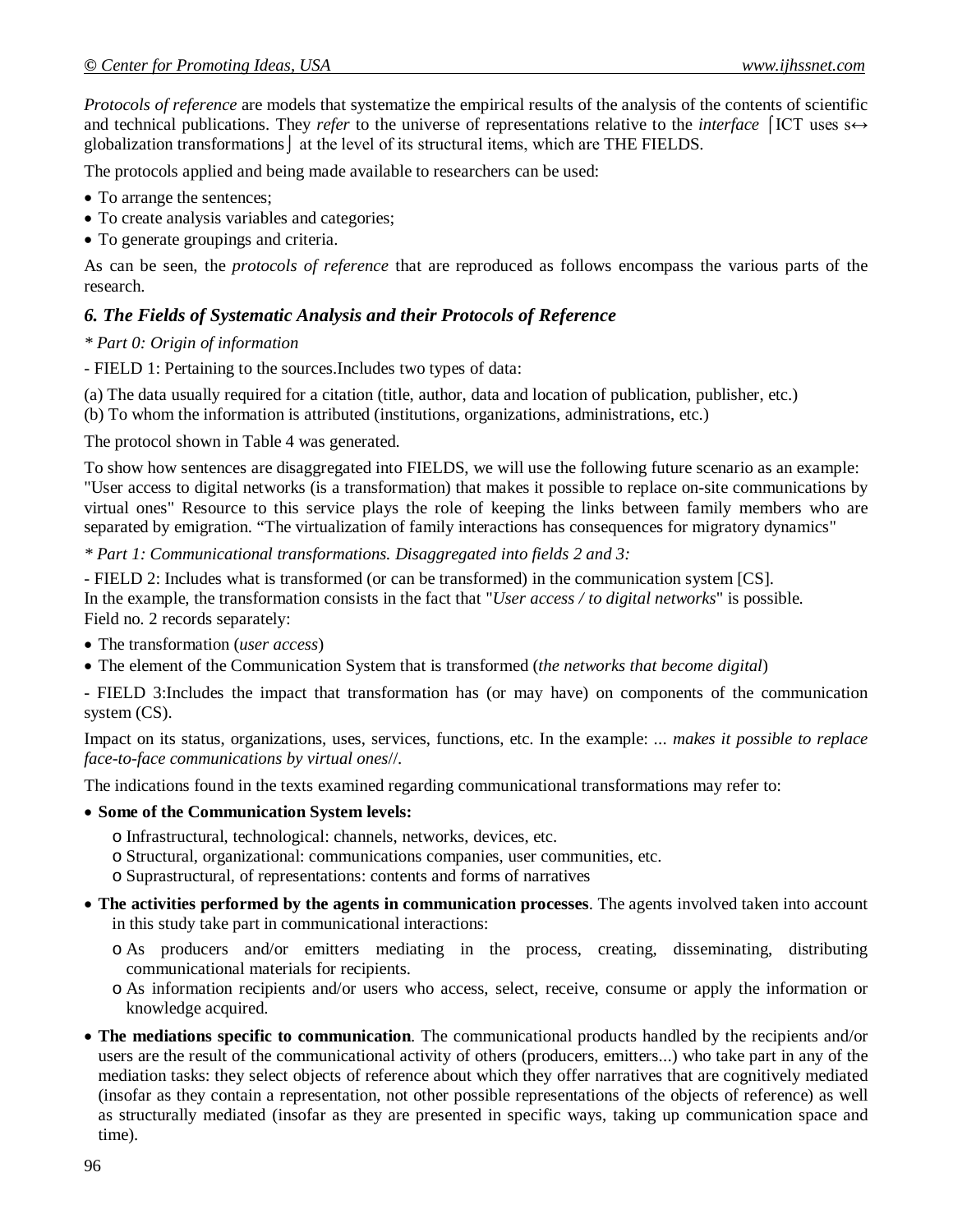The details can be seen in the *Protocol for the systematic organization of [CS] transformations, disaggregated into three tables that correspond* to three kinds of transformations:

Table 5: Transformations of the organization and components of communication systems

Table 6: Transformations of communication processes and the parties involved in them

Table 7: Transformation of communication mediations

\* Part 2 Social and group changes.Disaggregated into fields 4 and 5:

- FIELD 4: Includes the impact of the transformation of [CS] on some components of the social system [SS] and on the agents that are mentioned as having experienced the impact of those incidents [SR].

Usually, the impact on [SS] is stated by means of a verb. In the example: *Use of this service (replacing face-toface communications by virtual ones) plays the role of / maintaining social links...*

These references can be classified on the basis of the following criteria:

#### **Elements belonging to any of the three levels of social system analysis**

- o Infrastructural, technological: when the change has an impact on other, non-communicational infrastructures or has an environmental impact.
- o Structural, organizational: when it has an impact on public services, institutions, social movements, etc.
- o Suprastructural, of collective representations: when it has an impact on ethics, shared values, collective identities, etc.
- **The activities performed by social agents:** changes in socialization, politics, work, finance, conflicts, etc.
- **The activities performed by social mediators**, their contents and effects, when they are changed and have an impact on (or receive the impact of) transformations in public communication.

It has the following protocol (Table 8), which uses a change typology that is symmetrical to the Communication System [CS] transformation typology, distinguishing between:

**\*** Changes in SOCIAL SYSTEM ORGANIZATION AND COMPONENTS.

**\*** Changes in SOCIAL PROCESSES and the agents involved in them.

**\*** Changes in SOCIAL MEDIATIONSix

- FIELD 5: Reserved for the specification of the agents involved in the incident (entities, groups mentioned as involved, impacted). Following the previous example: ... *between family members who have been separated by emigration.*

The corresponding protocol (Table 9) is as follows:

\* Part 3: Dynamics that will be modified in the course of globalization. Disaggregated into a single field:

- FIELD 6:Includes any incidents which the changes identified can have on the previous fields, on globalized society and its dynamics. In the example: *"the virtualization of family interactions has consequences for migratory dynamics"* 

*Creation of 'Future scenario' Subsets* 

### *7. Creation of "Future Scenario" Subsets*

The description of the scenarios can be the same one in any of the parts of the narrative. They can share part 1: *Communicational transformations;*or else part 2: *Social and group changes*; or else part 3: *Dynamics that will be modified in the course of globalization.* All the scenarios that share parts constitute a subset of the corpus.

For example, there is a subset of scenarios that share the following description of part 1: Communicational transformations: *"User access to digital networks makes it possible to replace on-site communications by virtual ones."* It has been termed (the subset of) <future scenarios related to "*the virtualization of interactions*">.This subset includes many scenarios, three of which have been selected to illustrate this explanation. The disaggregation of the scenarios in Table 8 makes it possible to see what they share and what distinguishes them from each other.

Each scenario provides a different plot. All three plots are developed from "*the virtualization of interactions*"; but each of them takes different impacts and impacted parties into account.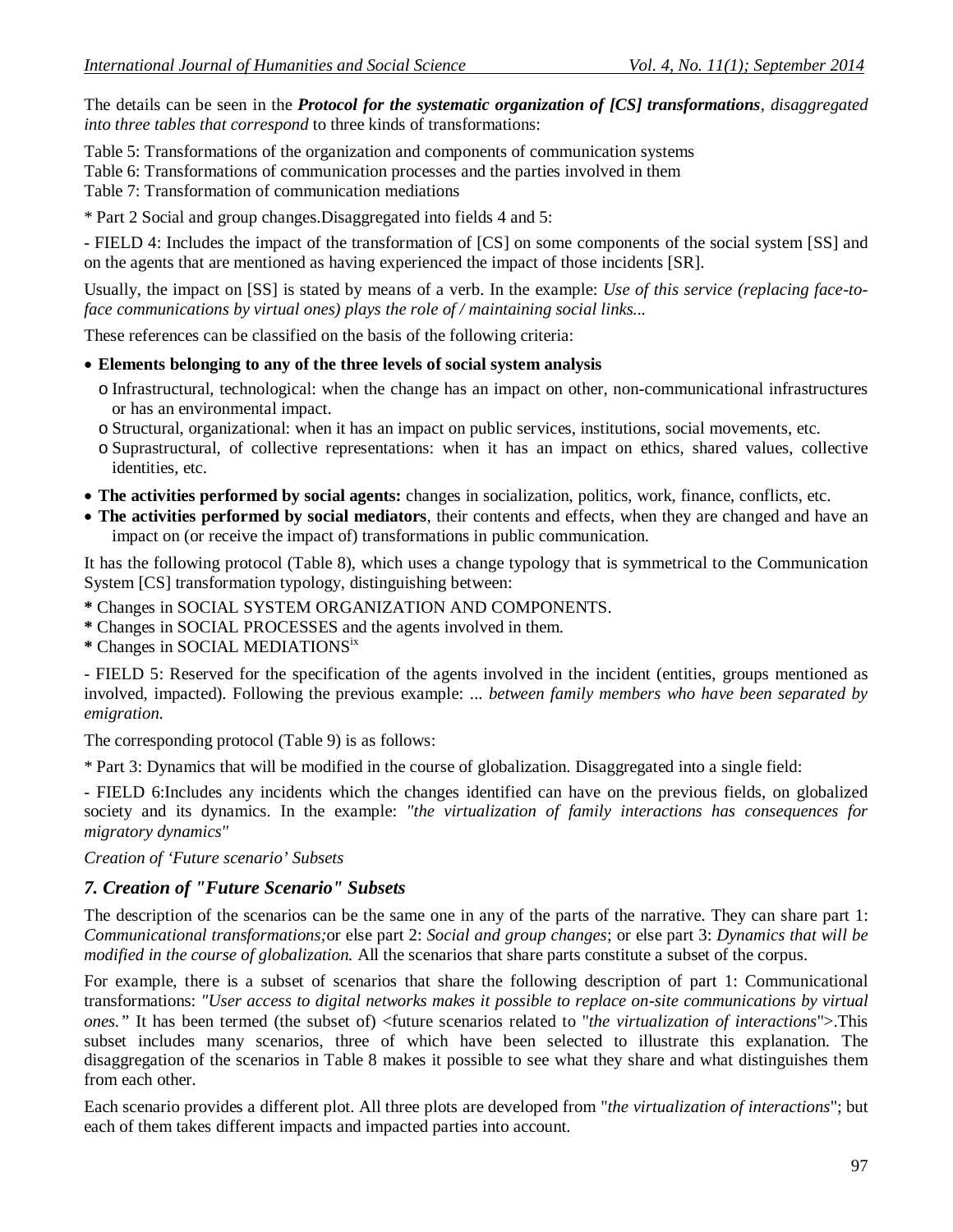These are the plots of the scenarios used as examples:

Example 1*.* "The virtualization of family interactions has consequences *for migratory dynamics"*

Example 2*.* "The virtualization of interactions among the populations is facilitating *the political involvement of civil society"*

Example 3*.* "The virtualization of bureaucratic interactions is transforming *relationships between citizens and public administrations*"

These three examples of scenarios are presented in Table 10.

By means of these operations on sentences, all the future scenarios are obtained that are related *to a certain communicational transformation* or *to a certain social change* can be identified. Subsets of scenarios that have *a specific socio-historical change* in common can also be identified. These latter subsets are the ones of most interest in this research. They concern the conceptions of globalization in the field of study pertaining to social production of communication.

The future scenario subsets that share a reference to the same socio-historical changes can be generated by means of various grouping scales. The subsets can be grouped into typologies, using more general grouping criteria. Aggregation into typologies yields results that are usually more intelligible and explanatory (Bernete, 2014).

In this research, the criterion used to generate typologies was *socio-historical dynamics*.It was verified that seven out of every ten sentences could be classified into any one of the nine dynamics identified in the corpus. These are the following:

- (1) Humanization // De-humanization
- (2) Enlightenment // Obscurantism
- (3) Creativity // Routinization
- (4) Information // Misinformation
- (5) Control // Autonomy
- (6) Socio-historical transformations // Reproduction
- (7) Appearance // Disappearance of monopolistic-global capitalism
- (8) Change // Stabilization of labor organization
- (9) Power centralization // De-centralization

These ways of processing information derive from the application of structural and discriminative techniques.<sup>x</sup>

## *8. Summary and Ways to Exploit the Database byCross-Referencing the Set of Future Scenarios and the Set of Social Uses of ICTs*

So far we have shown: why this study is macro-sociological, socio-historical and prospective; the criteria which the sources should meet to be considered sources containing information that is relevant to the object of study; how 'future scenarios' constitute the corpus used for content analysis; the model that we follow to collect and describe the information included en the sources; and finally, the way in which we arrange the argument of each 'future scenario' into fields of analysis, which serve for the classification and systematic exploitation of the data.

Certainly, the social uses of ICTs have multiple dimensions and can be analyzed on different levels; in each of them the impact of said actions would be manifested in different aspects. The analysis of the scenarios pertaining to social users of ICTs and their impact on the reproduction or transformation of globalized societies can thus be carried out applying different criteria. Researchers decide which criteria suit them; but they should have a set of criteria and should make it explicit.

The following are some examples taken from research generated from "*Social production of communication and social reproduction in the age of globalization*." They correspond to four different criteria for the study of social uses of ICTs. Each criterion makes the study of the set and subsets of sentences *conditional upon* social applications which the research makes explicit.

- Criterion 1: The researcher wishes the scenarios to be analyzed *in terms of the communicational domains* where the communicational transformations are taking place. In this example, a distinction is made between the applications of ICTs that take place in the domains specified below.It is understood that this criterion allows for other alternative distinctions.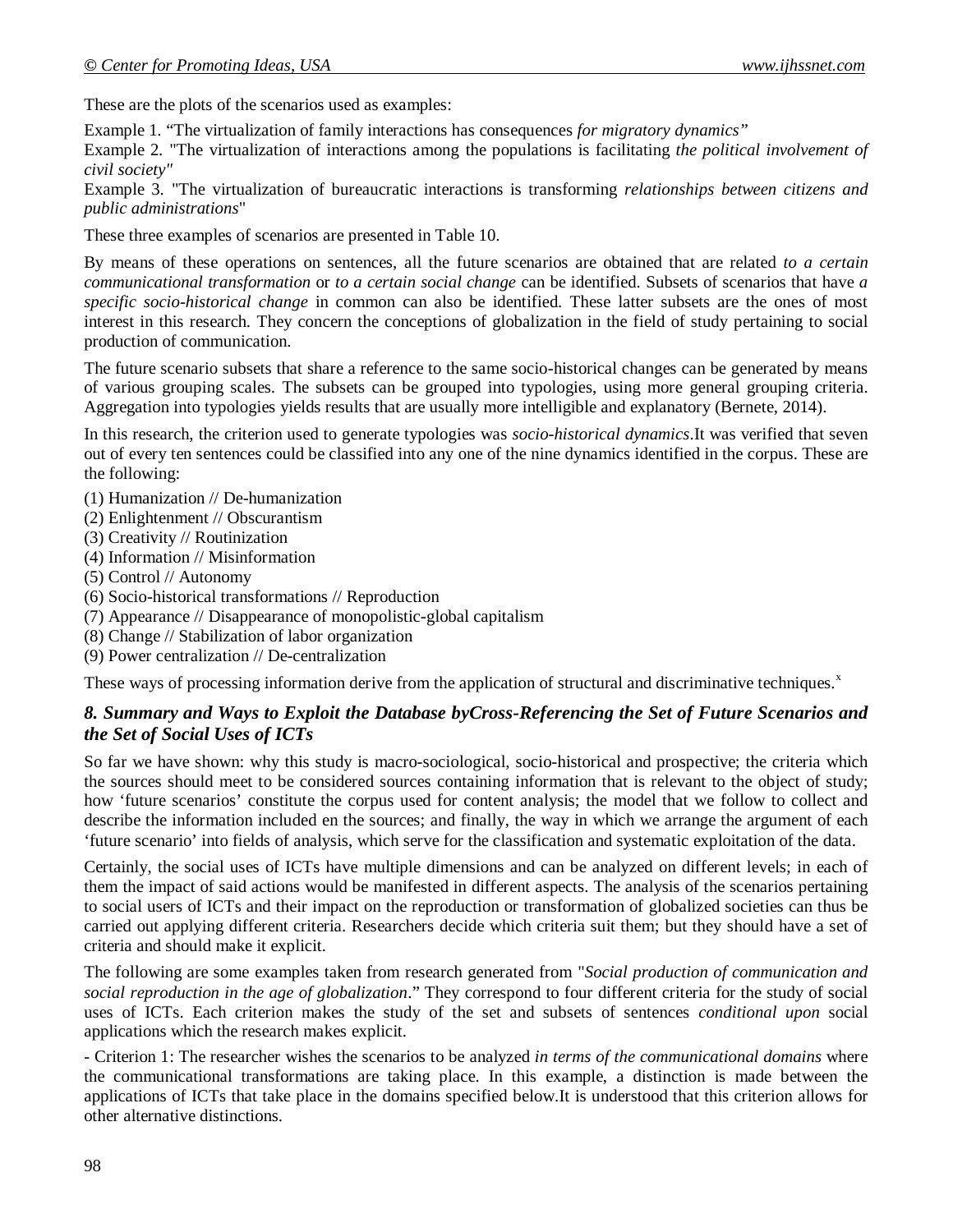Communicational domains where the communication system transformations are produced or applied (in this case, several categories, one single category, or no categories can be noted):

- (1) Communication
- (2) Information
- (3) Journalism
- (4) Advertising
- (5) Political Propaganda
- (6) Public relations
- (7) Marketing

- Criterion 2: The researcher wishes to analyze the scenarios in terms of the various *agents involved in the communicational transformations*. In consequence, this places a condition on the systematic organization of the scenarios, distinguishing between social uses where the various agents appear to be involved.

*Agents involved in the communicational transformations:*

- (1) Generality
- (2) Countries, Nations, States
- (3) Organizations
- (4) Groups
- (5) Individuals
- (6) Animals

- Criterion 3:The researcher analyses the scenarios in terms of *the orientation of the social uses made of ICTs.* It makes systematic organization of the scenarios conditional upon their correspondence to the orientations or goals listed below:

(1) Education(learning, studying, teaching, knowing, understanding, qualifying)

- (2) Analysis (analyzing, defining, operating, interpreting analyses, assessing, researching)
- (3) Creation (creating, developing, designing, providing, contributing, offering)
- (4) Application (applying, making, producing, using technologies)
- (5) Management(planning, leading, managing, organizing, promoting, achieving)
- (6) Interaction (all activities aimed at relating and communicating)

- Criterion 4:One of the criteria for the study of the mediating guidelines underlying social uses of ICTs consists in examining the *level* on which effects take place. To this end, the following categories have been used:

- 1) Changes on the level of *doing* (activities, interactions between individual and collective agents...)
- 2) Changes in the *being* of the society and its organizations.

3) Changes in *belief* or knowledge (rules, values, programs, models, ideologies, mindsets, worldviews...)

The categories included in each of the levels can be *crossed* with the dimensions or categories included in any other criterion. For example, they can be crossed with the social applications of ICTs, $x^{i}$  the set of which is given in Table 11 [near here]:

As was already mentioned, the specific results of these analyses have been published in other papers. This paper describes the designs created to identify and analyze representations of socio-historical changes put forward in future scenarios. We believe that the models and protocols shown may be used in new research with materials that include contents of interest for the study of socio-historical changes in the field of information, communication and society.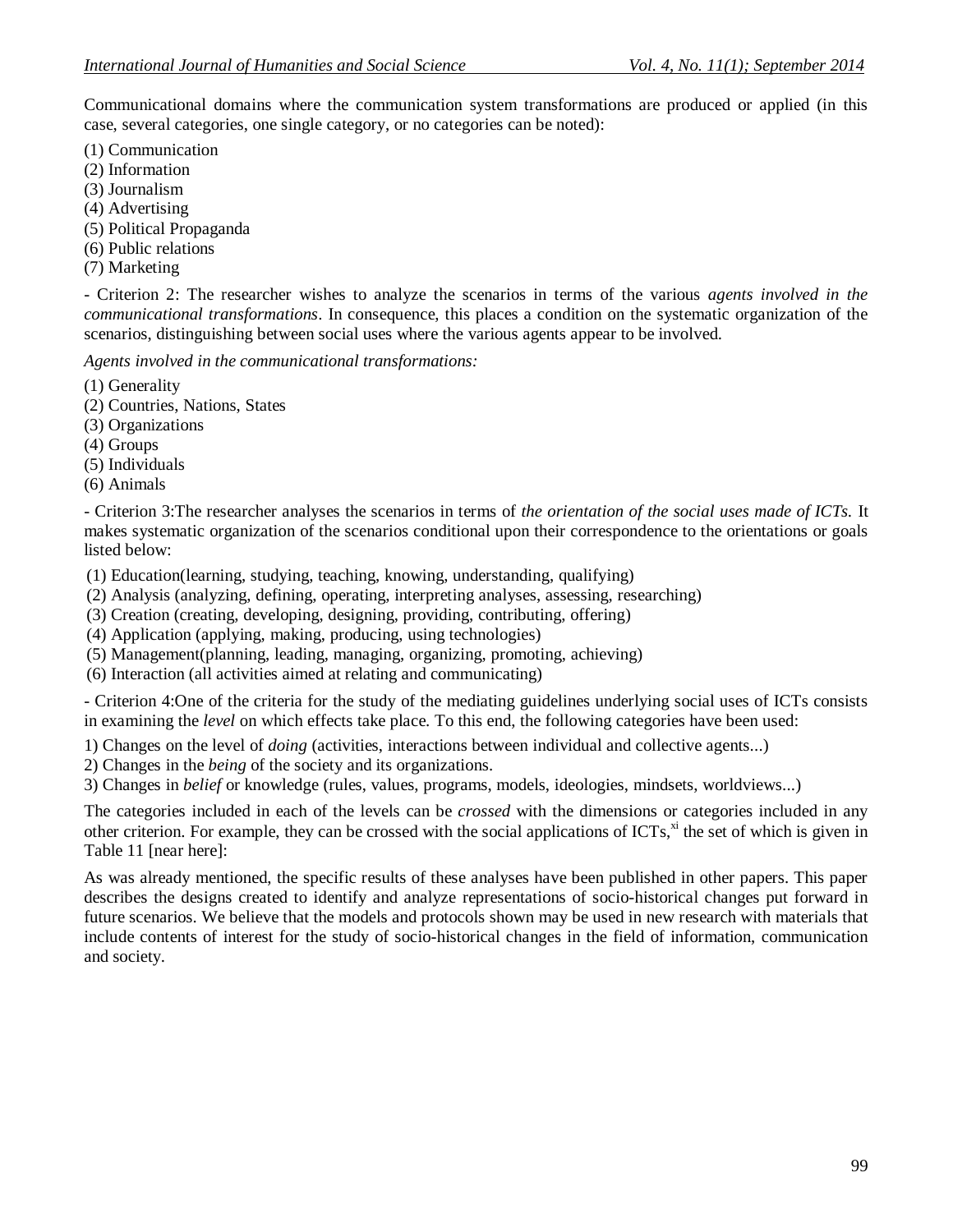### **Table 1: The Prospective Design of "Social Production of Communication and Social Reproduction in the Age of Globalization"**

Notation corresponding to macro-sociological and socio-historical analyses

 $\blacktriangleright$   $\parallel$  [CS]  $\cap$  ([SS]  $\leftrightarrow$  [SR])  $\parallel$   $\cap$   $\parallel$   $\blacktriangleright$  *DS* $\blacktriangleright$   $\parallel$ 

The descriptions of this design are **"future scenarios"**

1) This notation specifies that it is constituted by two **formations:**

╟ The current situation ╢**∩**⌠*"socio-historical dynamics"⌡*

2) All the "future scenarios" include in every formation the same *parts*, constituted by identical *components*, which are organized taking the same *relationships* into account:

- In "the current situation" ╟ [CS] **∩** ([SS] ↔ [SR]) ╢ twopartsare distinguished: (1) communicational transformations [CS] and (2) the changes of a social nature in which a group is involved ([SS]  $\leftrightarrow$  [SR]) - In "socio-historical changes" ⌠*►DS►⌡*one single part,*DS,* includes the historical dynamics that undergo changes.

3) In all "future scenarios" the relationships between formations, parts, and components are taken into account and specified by means of "∩" and  $\leftrightarrow$ 

4) Finally, changes and transformations are seen from the same temporal point of view.

#### **Functions of the signs**:

#### *Delimitation signs:*

The  $\|\cdot\|$  signs delimit the set of the components of the current situation.

The ⌠ *⌡* signs delimit components of *socio-historical changes*.

- The ( ) signs delimit subsets of components
- The [ ] signs designate the corresponding systems.

#### *Relationship signs***:**

The "**∩**" sign indicates some kind of relationship between the parts linked.

The  $\leftrightarrow$  sign indicates that impact is usually in both directions.

#### *Process signs:*

The  $\blacktriangleright$  indicator, placed before a formation, specifies that it is diachronic (develops and changes over time).<sup>a</sup>

<sup>a</sup> A UCM repository containing online resources that provide the basis for the macro-sociological study of changes and related technical applications can be found via the following link: http://eprints.ucm.es/24147/

#### **Table 2: Protocol for Source Selection. List of References that are taken into Account**

I. Transformations In Communication that are Reflected in Public Communication [Scp].<sup>A</sup>Transformations that Transcend (Or Will Transcend) to Other, Non-Communicational Systems [Ss]- [Sr]

Reference types:

- Transformations of public communication systems
- Transformations of public communication processes
- Transformations of public communication mediations

And, correlatively:

II. CHANGES IN *NON*-COMMUNICATIONAL SYSTEMS [*SS]- [SR*], that are (or will be) related to transformations in public communication systems [SCP].

Reference types:

- Changes in social system organization and components
- Changes in social processes
- Changes in social mediations
- References to groups involved in social changes

↓

III. Insofar as Those Relationships are Related (Or May Become So) to Social Reproduction in the Age of Globalization

Reference types:

Reproduction or transformation of the states, dynamics, of globalized society.

a "Public communication" uses communication systems that are **not** privative and do **not** have access restrictions (by definition).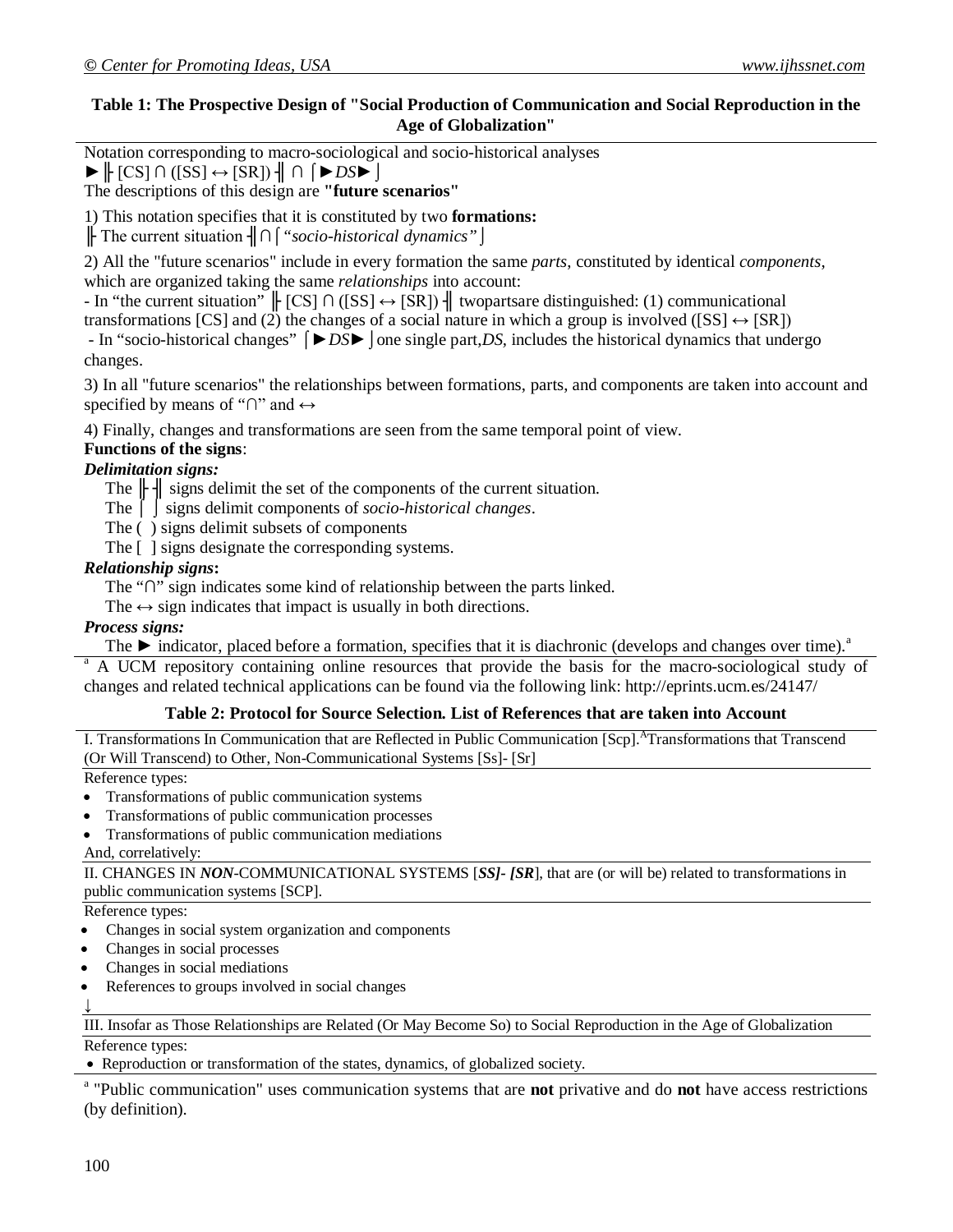## **Table 3: Systematic Organization of Future Scenarios into Fields**

## **\* Part 0: Origin of information**

| FIELD 1:                                                                                                             |                                                           |                                  |                                    |                                                          |  |
|----------------------------------------------------------------------------------------------------------------------|-----------------------------------------------------------|----------------------------------|------------------------------------|----------------------------------------------------------|--|
| TO WHOM THE INFORMATION IS ATTRIBUTED                                                                                |                                                           |                                  |                                    |                                                          |  |
| <b>Part 1: Communicational transformations</b>                                                                       |                                                           |                                  |                                    |                                                          |  |
| FIELD 2:                                                                                                             |                                                           | FIELD 3:                         |                                    |                                                          |  |
| WHAT IS TRANSFORMED INTO [SCp]                                                                                       |                                                           |                                  |                                    | WHAT IMPACT THAT TRANSFORMATION (or                      |  |
| (Or can be transformed)                                                                                              |                                                           |                                  |                                    | transformations) HAVE (or can have) ON [SC]              |  |
| <b>Transformation</b>                                                                                                | Communicational impact(s) mentioned:<br>Element of public |                                  |                                    |                                                          |  |
| (innovation, evolution,                                                                                              | communication                                             |                                  |                                    | It has an impact on, makes possible, has the consequence |  |
| development, rearrangement,                                                                                          | (SCp) being                                               |                                  | of, introduces                     |                                                          |  |
| replacement) in question:                                                                                            | transformed:                                              |                                  | Certain states(s), organization(s) |                                                          |  |
|                                                                                                                      |                                                           | $Certain use(s), application(s)$ |                                    |                                                          |  |
|                                                                                                                      | Certain feature(s)                                        |                                  |                                    |                                                          |  |
|                                                                                                                      |                                                           |                                  | Certain function(s)                |                                                          |  |
| * Part 2 social and group changes                                                                                    |                                                           |                                  |                                    |                                                          |  |
| FIELD 4:                                                                                                             |                                                           |                                  |                                    | FIELD 5:                                                 |  |
| WHAT CHANGES (DOES NOT CHANGE)                                                                                       |                                                           |                                  | ON WHOM THOSE (NON)                |                                                          |  |
| (Or may change or not change)                                                                                        |                                                           |                                  |                                    | <b>CHANGES WILL HAVE AN</b>                              |  |
|                                                                                                                      |                                                           |                                  |                                    | <b>IMPACT</b>                                            |  |
| Sense of the change (or non-change) mentioned:                                                                       |                                                           |                                  | N <sub>O</sub>                     | Entities, groups mentioned                               |  |
| (That communicational transformation) has an impact on,                                                              |                                                           |                                  | communicational                    | as receiving an impact                                   |  |
| affects, is reflected in, is related to                                                                              |                                                           | item                             | (concerned, involved)              |                                                          |  |
| -- A given change:                                                                                                   |                                                           | $(from (SS)$ or                  |                                    |                                                          |  |
| (increase, decrease, appearance, disappearance, reappearance                                                         |                                                           | (SR) which                       |                                    |                                                          |  |
| $of$ )                                                                                                               |                                                           | changes (or does                 |                                    |                                                          |  |
| not change):<br>-- A given NON change:                                                                               |                                                           |                                  |                                    |                                                          |  |
| (permanence, maintenance, continuity of)<br>* Part 3: Dynamics that will be modified in the course of globalization. |                                                           |                                  |                                    |                                                          |  |
|                                                                                                                      |                                                           |                                  |                                    |                                                          |  |
| FIELD 6:                                                                                                             |                                                           |                                  |                                    |                                                          |  |
| WHAT IMPACT those (non) changeshave (or can have) ON SOCIAL REPRODUCTION IN THE AGE OF                               |                                                           |                                  |                                    |                                                          |  |
| <b>GLOBALIZATION</b>                                                                                                 |                                                           |                                  |                                    |                                                          |  |
| (Non) social change related to the transformation of public communication                                            |                                                           |                                  |                                    |                                                          |  |
| has an impact on, makes possible, has the consequence of                                                             |                                                           |                                  |                                    |                                                          |  |
|                                                                                                                      |                                                           |                                  |                                    |                                                          |  |
|                                                                                                                      |                                                           |                                  |                                    |                                                          |  |
| the reproduction/transformation of<br>certain state(s)<br>certain dynamics of the age of globalization               |                                                           |                                  |                                    |                                                          |  |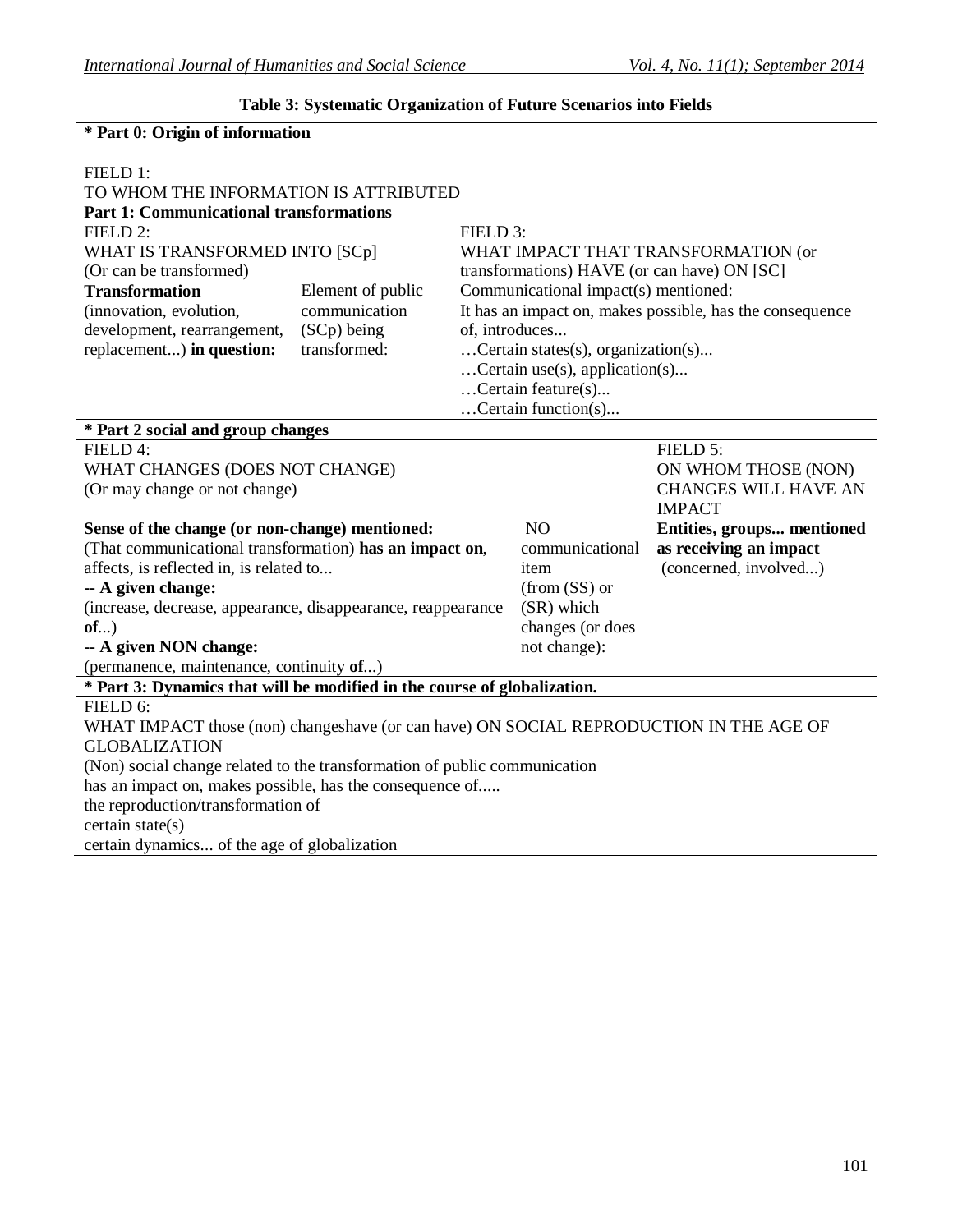## **Table 4: Protocol for the Systematic Organization of the Institutional Sources to Which the Information is attributed**

The sources are recognized, perform, provide, play... a role, a function in a group or institution. They are the representatives, spokespeople, members... of institutions, organizations, corporations, groups... (stable or temporary); or else they are the organization, corporation, or group itself.

*(Open) set of institutional sources. Examples.*

| <b>INSTITUTIONAL SOURCES</b>                                              | <b>EXAMPLES OF INSTITUTIONAL SOURCES</b>                         |  |  |  |
|---------------------------------------------------------------------------|------------------------------------------------------------------|--|--|--|
| By default, the author of the material                                    | • Other writers, popularizers                                    |  |  |  |
| analyzed is regarded as its sources                                       |                                                                  |  |  |  |
| Communication companies, organizations*                                   | • Communications, information, news businesses, agencies,        |  |  |  |
|                                                                           | departments, cabinets                                            |  |  |  |
|                                                                           | • Advertising, image                                             |  |  |  |
|                                                                           | · Publishers                                                     |  |  |  |
|                                                                           |                                                                  |  |  |  |
| Pubic administrations, institutions,                                      | • Executive government bodies;                                   |  |  |  |
| organizations* (supranational, state, regional,                           | • Presidency, ministries                                         |  |  |  |
| local)                                                                    | • Armies, police forces                                          |  |  |  |
|                                                                           | • Related to any kind of public service: (transport, healthcare, |  |  |  |
|                                                                           | education                                                        |  |  |  |
|                                                                           | • Legislative bodies (parliaments)                               |  |  |  |
|                                                                           | · Judicial bodies (judges, prosecutors)                          |  |  |  |
| Educational, scientific, cultural, arts                                   | • Universities, institutes                                       |  |  |  |
| institutions, organizations *                                             | · Research centers, teams, researchers, archives                 |  |  |  |
|                                                                           | $\ddotsc$                                                        |  |  |  |
| Organizations, professional associations,                                 | • E.g. consumer, user associations                               |  |  |  |
| lobbies *                                                                 | • Professional associations                                      |  |  |  |
|                                                                           | • Trade unions; workers' associations                            |  |  |  |
|                                                                           | • Employers' associations                                        |  |  |  |
|                                                                           | $\overline{a}$                                                   |  |  |  |
| Capital and financial institutions,                                       | • Markets                                                        |  |  |  |
| organizations, companies                                                  | • Banks                                                          |  |  |  |
|                                                                           | $\dddotsc$                                                       |  |  |  |
| Institutions, organizations, and companies                                | • Commerce, business                                             |  |  |  |
| from all production industries *                                          | • Agricultural                                                   |  |  |  |
|                                                                           | · Industrial                                                     |  |  |  |
|                                                                           | • Services and transport                                         |  |  |  |
|                                                                           | $\bullet$<br>$\cdot$                                             |  |  |  |
| Institutions, citizens' organizations, charities,                         | • Family, neighborhood, youth, immigrant associations            |  |  |  |
| $NGOs*$                                                                   | • Protester, victims groups                                      |  |  |  |
|                                                                           | • Associations for aid to refugees, elderly people, diseased     |  |  |  |
|                                                                           |                                                                  |  |  |  |
|                                                                           | people, the third world                                          |  |  |  |
|                                                                           | $\bullet$                                                        |  |  |  |
| They exist but cannot be identified                                       |                                                                  |  |  |  |
| * Their representatives, members, spokespeople; whoever plays these roles |                                                                  |  |  |  |
|                                                                           |                                                                  |  |  |  |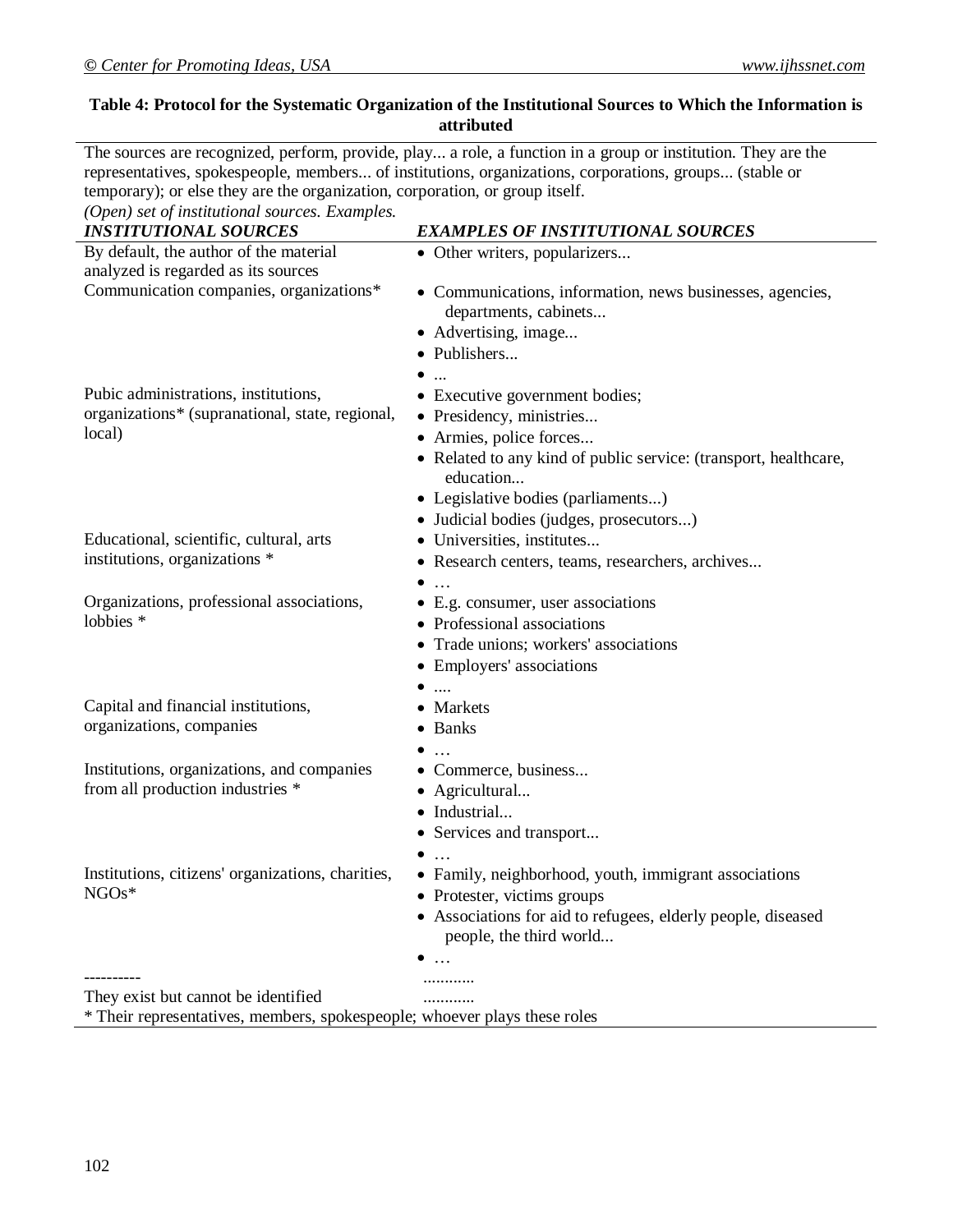| Characteristics: public communication [SCp] components belong to different levels   |                           |                                          |  |  |  |
|-------------------------------------------------------------------------------------|---------------------------|------------------------------------------|--|--|--|
| (Open) set of elements of public communication systems corresponding to each level: |                           |                                          |  |  |  |
| INFRASTRUCTURAL, TECHNOLOGICAL                                                      | STRUCTURAL,               | SUPRASTRUCTURAL ELEMENTS                 |  |  |  |
| <b>ELEMENTS</b>                                                                     | ORGANIZATIONAL            | OF THE REPRESENTATIONS                   |  |  |  |
| (examples)                                                                          | <b>ELEMENTS</b>           | (examples)                               |  |  |  |
|                                                                                     | (examples)                |                                          |  |  |  |
| - ICTs, /NEW TECHNOLOGIES their                                                     | <b>MEDIA COMPANIES;</b>   |                                          |  |  |  |
| technological components or features                                                | communication/information | THE CONTENTS OF THE                      |  |  |  |
| - TECHNICAL CHANNELS / SUPPORTS                                                     | organizations, cabinets,  | NARRATIVES, descriptions of              |  |  |  |
| $\frac{1}{2}$                                                                       | services.                 | communication, which provide mediate     |  |  |  |
| - DEVICES, tools                                                                    | $\frac{1}{2}$             | REPRESENTATIONS, visions,                |  |  |  |
| computers,                                                                          | SOCIAL NETWORKS,          | interpretations of the world (of         |  |  |  |
| mobile telephones                                                                   | <b>VIRTUAL GROUPS</b>     | collective subjects: their being, doing, |  |  |  |
| $\frac{1}{2}$                                                                       |                           | power, wants, circumstances and          |  |  |  |
| - MEDIA: printed, audiovisual, digital, etc.                                        | BLOG, FORUM, VIRTUAL      | environments)                            |  |  |  |
| - COMMUNICATION NETWORKS.                                                           | COMMUNITY                 |                                          |  |  |  |
| Online/digital networks other networks, any                                         | /---                      |                                          |  |  |  |
| other infrastructure                                                                |                           |                                          |  |  |  |

### **Table 5: Transformations of the Organization and Components of Communication Systems**

### **Table 6: Transformations of Communication Systems and the Parties Involved in them**

Characteristics: certain activities performed by certain agents take place

The agents involved in the public communication taken into account in this study take part in communicational interactions:

 - As producers and/or emitters, mediating in the process and/or

 - As recipients and/or users of the mediated information (open) set of activities and Agents involved

| (open) set of activities and Agents involved         |                                                          |
|------------------------------------------------------|----------------------------------------------------------|
| ACTIVITIES TAKING PLACE IN THE PUBLIC                | <b>AGENTS INVOLVED</b>                                   |
| <b>COMMUNICATION PROCESSES</b>                       | in one or several activities in one or several processes |
| - MEDIATING ACTIVITIES                               | OF THE AGENTS WHO ARE INSTITUTIONAL                      |
|                                                      | <b>MEDIATORS</b>                                         |
| RELATED TO THE PRODUCTION,                           | - Producers, creators, disseminators, mediators of       |
| REPRODUCTION OF COMMUNICATIONAL                      | public communications (professional or not)              |
| <b>MATERIALS (PRODUCTS)</b>                          | - Are mentioned, but not differentiated                  |
| Producing, creating, reproducing, disseminating,     |                                                          |
| processing mediated knowledge, information           |                                                          |
| <b>MEDIATION ACTIVITIES RELATED TO</b>               | - Emitters, issuers, disseminators                       |
| DISTRIBUTION, DISSEMINATION, SELECTION               | - Potentially censors, controllers of networks or their  |
| OF RECIPIENTS                                        | contents                                                 |
| Issuing, resending, transferring, disseminating,     | - Are mentioned, but not differentiated                  |
| intercepting                                         |                                                          |
| ACTIVITIES FOR USE AND APPLICATION OF                | OF THE AGENTS WHO ARE USERS                              |
| THE COMMUNICATIONAL MATERIALS                        |                                                          |
| ACTIVITIES RELATED TO ACCESS, RECEPTION,             | - Recipients, internet users, audiences                  |
| OF THE COMMUNICATIONAL MATERIALS                     | - Are mentioned, but not differentiated                  |
| WITH NAVIGATION, LOCATION OR SELECTION               |                                                          |
| Receiving, navigating, selecting, joining networks   |                                                          |
| <b>ACTIVITIES RELATED TO USE</b>                     | - Users, consumers                                       |
| Using, applying, consuming, mediated information and | - Are mentioned, but not differentiated                  |
| knowledge                                            |                                                          |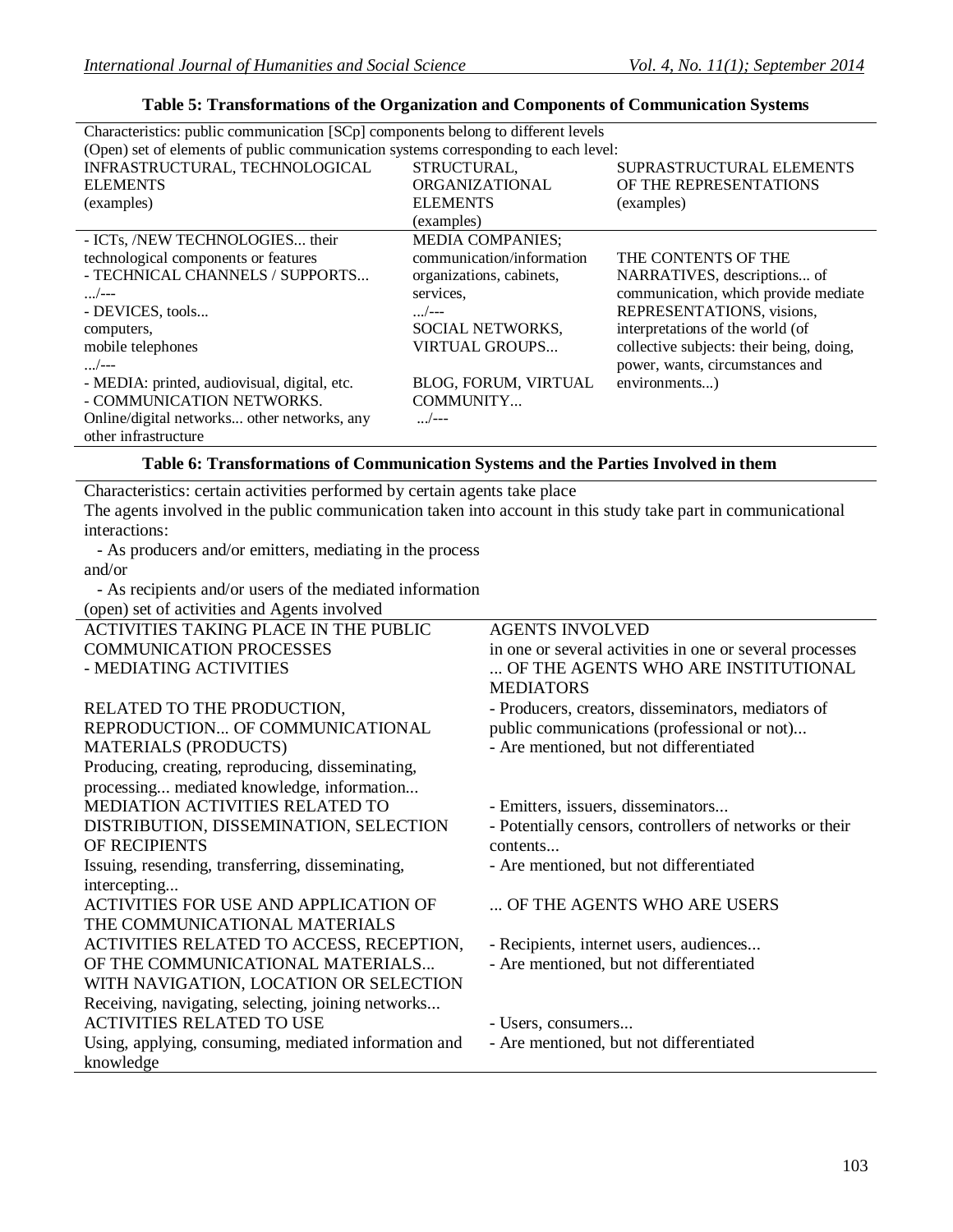## **Table 7: Transformation of Communication Mediations**

Characteristics:the communicational materials (products) are the result of the communication activity of others (producers, issuers...) who take part in mediation tasks

(closed) set of mediated communication production and its characteristics

| <b>Mediated Communication Production</b>                                                                                                                    | <b>Characteristics of the Mediation Tasks</b>                                                                                                                                                                                                                                                                                                                                                                                                  |
|-------------------------------------------------------------------------------------------------------------------------------------------------------------|------------------------------------------------------------------------------------------------------------------------------------------------------------------------------------------------------------------------------------------------------------------------------------------------------------------------------------------------------------------------------------------------------------------------------------------------|
| <b>Tasks</b><br>CERTAIN INSTITUTIONAL MEDIATORS<br><b>ARE INVOLVED</b><br>WHICH SELECT OBJECTS OF<br>REFERENCE AS ELEMENTS OF PUBLIC<br><b>DEVELOPMENTS</b> | IN TASKS RELATED TO THE PRODUCTION,<br>REPRODUCTION OF COMMUNICATION MATERIALS<br>Real or virtual, tangible or intangible, possible or impossible<br>OBJECTS OF REFERENCE things, subjects, knowledge,<br>events, desires<br>They refer to some and ignore others; perhaps they are concealed                                                                                                                                                  |
| ABOUT WHICH A NARRATIVE IS<br><b>OFFERED</b>                                                                                                                | or minimized.<br>Thus the creation of public developments takes place, as well as<br>the ensuing referential control<br>(A NARRATIVE, description, presentation which is<br>cognitively and structurally mediated)<br>The information included in the narrative can be assessed on the<br>basis of these dimensions: informative/redundant<br>1. New/banal                                                                                     |
| THE NARRATIVE IS COGNITIVELY<br>MEDIATED                                                                                                                    | Relevant/irrelevant<br>2.<br>3. Creative, innovative/stereotypical (significant)<br>It includes certain REPRESENTATIONS, AND NOT OTHER<br>REPRESENTATIONS, OF public developments, as a result of<br>the cognitive mediation that takes place:<br>1. When certain reference data about those developments are<br>provided and not other data;                                                                                                  |
| WHICH IS ALSO STRUCTURALLY<br><b>MEDIATED</b>                                                                                                               | 2. And certain judgments, assessments and not others are<br>mentioned.<br>The reference data and assessment data are included in a set<br>$3_{-}$<br>of TOPICS<br>THE NARRATIVE TAKES UP CERTAIN<br>COMMUNICATIONAL TIME AND SPACE<br>• It is achronous, synchronous, index;<br>• On print, digital support<br>• Presented in a certain format, design, treatment<br>• In documents, words or images, that are static, dynamic,<br>interactive |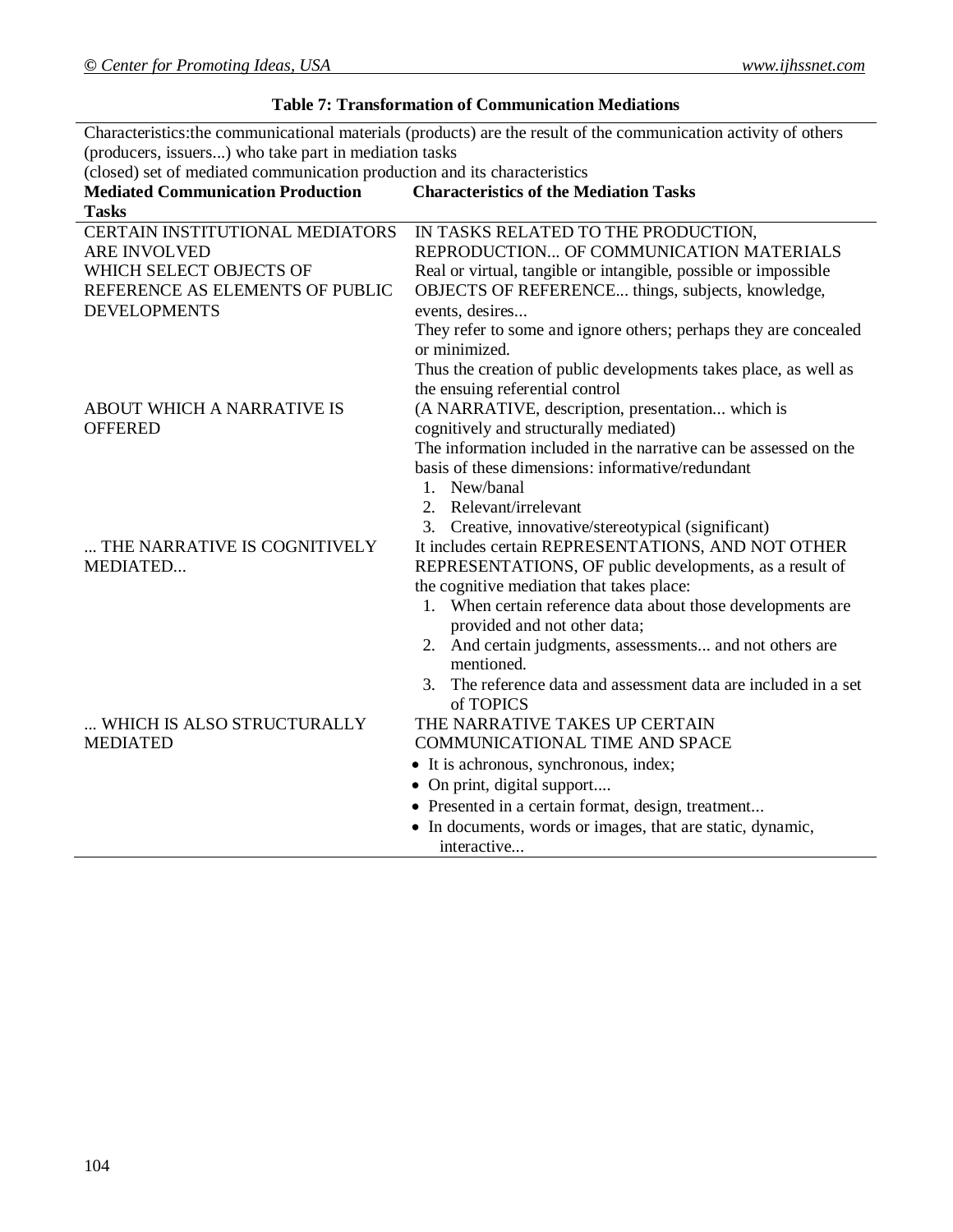## **Table 8: Protocol for Systematic Organization of Changes in the Social System [SS] which are or will be related to Transformations in the Communication System [CS]**

**\*** Changes in Social System Organization and Components.

*Refers to elements belonging to any of the three levels of social system analysis*

| (open) set of general categories Examples:                     |                            |                                                                                    |
|----------------------------------------------------------------|----------------------------|------------------------------------------------------------------------------------|
| <b>INFRASTRUCTURAL,</b>                                        | STRUCTURAL,                | SUPRASTRUCTURAL, COLLECTIVE                                                        |
| TECHNOLOGICAL ELEMENTS                                         | <b>ORGANIZATIONAL</b>      | <b>REPRESENTATION ELEMENTS</b>                                                     |
|                                                                | <b>ELEMENTS</b>            |                                                                                    |
| Environment                                                    | Public services            | • Cognitive capacities                                                             |
| Infrastructures                                                | Social networks and social | • Complex knowledge, intelligibility,                                              |
|                                                                | change                     | dissemination                                                                      |
|                                                                |                            | • Virtualization and referenciability                                              |
|                                                                |                            | • Objectivity, truthfulness                                                        |
|                                                                |                            | • Collective representations                                                       |
|                                                                |                            | • Collective identities                                                            |
|                                                                |                            | • Ethics, values                                                                   |
| * Changes in SOCIAL PROCESSES and the agents involved in them. |                            |                                                                                    |
| REFERS TO THE ACTIVITIES PERFORMED BY SOCIAL AGENTS.           |                            |                                                                                    |
| (open) set of general categories Examples:                     |                            |                                                                                    |
| · Social movements:                                            |                            |                                                                                    |
| • Demographics, migrations/                                    |                            |                                                                                    |
| · Conflicts (geopolitical, ethnic, racial, religious)          |                            |                                                                                    |
| $\bullet$ Economy                                              |                            |                                                                                    |
| $\bullet$ Finance                                              |                            |                                                                                    |
| • Labor                                                        |                            |                                                                                    |
| • Politics                                                     |                            |                                                                                    |
| • Governance Public policy                                     |                            |                                                                                    |
| • Socialization                                                |                            |                                                                                    |
| • Education                                                    |                            |                                                                                    |
| • Everyday life                                                |                            |                                                                                    |
| • Personal relationships                                       |                            |                                                                                    |
| $\bullet$ Anomies/                                             |                            |                                                                                    |
| · Science, research                                            |                            |                                                                                    |
| • Transfer of knowledge                                        |                            |                                                                                    |
| * Changes in SOCIAL MEDIATIONS                                 |                            |                                                                                    |
|                                                                |                            | REFERS TO THE ACTIVITIES PERFORMED BY SOCIAL MEDIATORS, THEIR CONTENTS AND EFFECTS |
| (Open) set of general categoriesExamples:                      |                            |                                                                                    |
| • Mediating institutions                                       |                            |                                                                                    |
| • Social mediators                                             |                            |                                                                                    |
| • Social mediation                                             |                            |                                                                                    |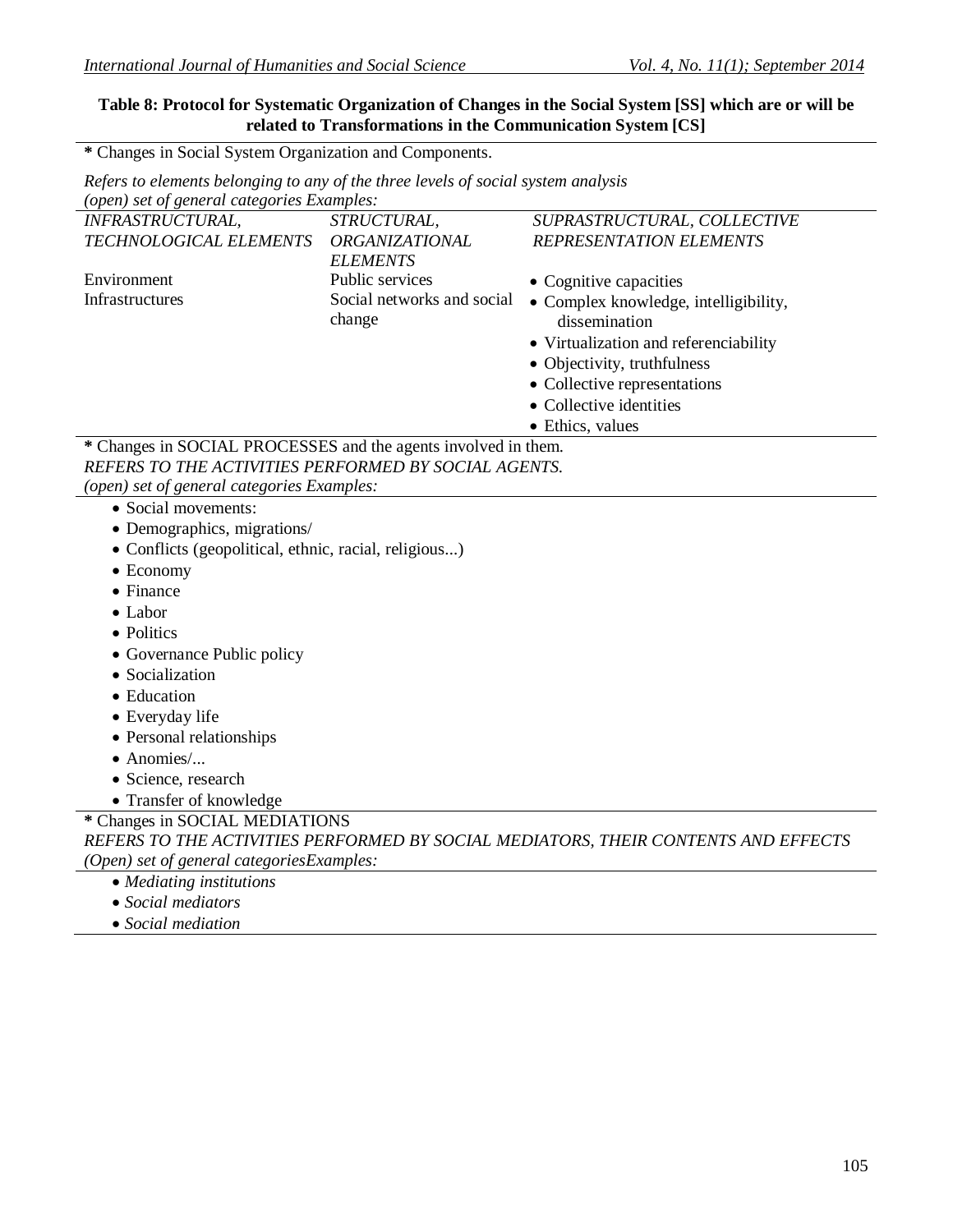| COMMUNITIES, GROUPS                                                                                                                                                                  |                                                                                         | <b>EXAMPLES</b>                                                                                              |                               |                                                                               |  |
|--------------------------------------------------------------------------------------------------------------------------------------------------------------------------------------|-----------------------------------------------------------------------------------------|--------------------------------------------------------------------------------------------------------------|-------------------------------|-------------------------------------------------------------------------------|--|
| PRIMARY GROUPS                                                                                                                                                                       |                                                                                         | • "All families" (not a specific family)                                                                     |                               |                                                                               |  |
|                                                                                                                                                                                      |                                                                                         | • "All groups of friends" (not a specific group)                                                             |                               |                                                                               |  |
|                                                                                                                                                                                      |                                                                                         | • "All neighbors" (not a specific neighborhood)                                                              |                               |                                                                               |  |
|                                                                                                                                                                                      | $\bullet$ /                                                                             |                                                                                                              |                               |                                                                               |  |
| <b>IDENTITY GROUPS</b> (via belonging or                                                                                                                                             |                                                                                         |                                                                                                              |                               | • By sex, age, status (e.g. "women", "the elderly", "singles", "youth"        |  |
| reference)                                                                                                                                                                           |                                                                                         | • By ethnic group, race (e.g. "gypsies", "blacks"                                                            |                               |                                                                               |  |
|                                                                                                                                                                                      | • By activity (e.g. "students," "executives," "office workers", "the<br>unemployed")    |                                                                                                              |                               |                                                                               |  |
|                                                                                                                                                                                      |                                                                                         | • By anomie (e.g. "the sick", "alcoholics"                                                                   |                               |                                                                               |  |
|                                                                                                                                                                                      |                                                                                         | • By status (e.g. "the rich", "the poor"                                                                     |                               |                                                                               |  |
|                                                                                                                                                                                      |                                                                                         | · By belief (e.g. "Christians," "Muslims")                                                                   |                               |                                                                               |  |
| • By identity criteria ("protesters")                                                                                                                                                |                                                                                         |                                                                                                              |                               |                                                                               |  |
|                                                                                                                                                                                      |                                                                                         | $\bullet$ /                                                                                                  |                               |                                                                               |  |
| <b>ADMINISTRATIVE GROUPS</b>                                                                                                                                                         |                                                                                         | • "Voters", "taxpayers", "illegal immigrants"                                                                |                               |                                                                               |  |
|                                                                                                                                                                                      |                                                                                         | $\bullet$ /                                                                                                  |                               |                                                                               |  |
| THE COMMUNITY                                                                                                                                                                        |                                                                                         |                                                                                                              |                               | • As a whole (e.g. "society," "human beings," "future generations")           |  |
|                                                                                                                                                                                      |                                                                                         |                                                                                                              |                               | • By nationality, residence (e.g. "Europeans", "Spaniards", "Basques", "Third |  |
|                                                                                                                                                                                      |                                                                                         | World people")                                                                                               |                               |                                                                               |  |
|                                                                                                                                                                                      | • By relationship channel: the virtual community, audiences                             |                                                                                                              |                               |                                                                               |  |
| $\bullet$ /                                                                                                                                                                          |                                                                                         |                                                                                                              |                               |                                                                               |  |
| /                                                                                                                                                                                    |                                                                                         | $\bullet$ /                                                                                                  |                               |                                                                               |  |
|                                                                                                                                                                                      | Table 10: Three Examples of Scenarios Referring to "The Virtualization of Interactions" |                                                                                                              |                               |                                                                               |  |
|                                                                                                                                                                                      |                                                                                         | Example 1. Scenario plot: The virtualization of family interactions has consequences for migratory dynamics" |                               |                                                                               |  |
| "User access /                                                                                                                                                                       | makes it possible to                                                                    | Use of this service plays                                                                                    | between family                | The virtualization of family                                                  |  |
| to digital                                                                                                                                                                           | replace face-to-face                                                                    | the role of / maintaining                                                                                    | members who are               | interactions has consequences                                                 |  |
| networks /                                                                                                                                                                           | communications by                                                                       | social links                                                                                                 | separated by                  | for MIGRATORY                                                                 |  |
| virtual ones//.<br>emigration //<br><b>DYNAMICS</b><br>Example 2. Scenario plot: "The virtualization of interactions among the populations is facilitating the political involvement |                                                                                         |                                                                                                              |                               |                                                                               |  |
| of civil society"                                                                                                                                                                    |                                                                                         |                                                                                                              |                               |                                                                               |  |
| "User access /                                                                                                                                                                       | makes it possible to                                                                    | This service is used to                                                                                      | among the                     | "The virtualization of interactions                                           |  |
| to digital                                                                                                                                                                           | replace face-to-face                                                                    | call for mobilizations                                                                                       | civil                         | among the populations is                                                      |  |
| networks /                                                                                                                                                                           | communications by                                                                       |                                                                                                              | population//                  | facilitating THE POLITICAL                                                    |  |
|                                                                                                                                                                                      | virtual ones//.                                                                         |                                                                                                              |                               | <b>INVOLVEMENT OF CIVIL</b>                                                   |  |
|                                                                                                                                                                                      |                                                                                         |                                                                                                              |                               | <b>SOCIETY"</b>                                                               |  |
| Example 3. Scenario plot: "The virtualization of bureaucratic interactions is transforming relationships between citizens and<br>public administrations                              |                                                                                         |                                                                                                              |                               |                                                                               |  |
| "User access /                                                                                                                                                                       | makes it                                                                                | This service is used                                                                                         | administrative                | "The virtualization of                                                        |  |
| to digital networks /                                                                                                                                                                | possible to replace                                                                     | for online processing                                                                                        | procedures                    | bureaucratic interactions is                                                  |  |
|                                                                                                                                                                                      | face-to-face                                                                            | of citizens'                                                                                                 |                               | transforming RELATIONSHIPS                                                    |  |
|                                                                                                                                                                                      | communications                                                                          |                                                                                                              |                               | BETWEEN CITIZENS AND                                                          |  |
|                                                                                                                                                                                      | by virtual ones//.                                                                      |                                                                                                              |                               | PUBLIC ADMINISTRATIONS"                                                       |  |
| FIELD 2:                                                                                                                                                                             | FIELD 3:                                                                                | FIELD 4:                                                                                                     | FIELD 5:                      | FIELD 6:                                                                      |  |
| What is being                                                                                                                                                                        | What impact it                                                                          | What is changing or                                                                                          | Who are                       | What impact it can have on social                                             |  |
| transformed or will                                                                                                                                                                  | has or will have                                                                        | will change                                                                                                  | experiencing or will          | reproduction                                                                  |  |
| be transformed                                                                                                                                                                       | on [CS]                                                                                 |                                                                                                              | experience the<br>impact [SR] |                                                                               |  |
| Part 1: Communicational transformations                                                                                                                                              |                                                                                         | * Part 2 Social and group changes                                                                            |                               | * Part 3: Dynamics that will be                                               |  |
|                                                                                                                                                                                      |                                                                                         |                                                                                                              |                               | modified in the course of                                                     |  |
|                                                                                                                                                                                      |                                                                                         |                                                                                                              |                               | globalization.                                                                |  |
|                                                                                                                                                                                      |                                                                                         |                                                                                                              |                               |                                                                               |  |

#### **Table 9: Protocol for Systematic Organization of References to the Groups that Appear as Involved in the Communication System Transformations which have an Impact on the Social System**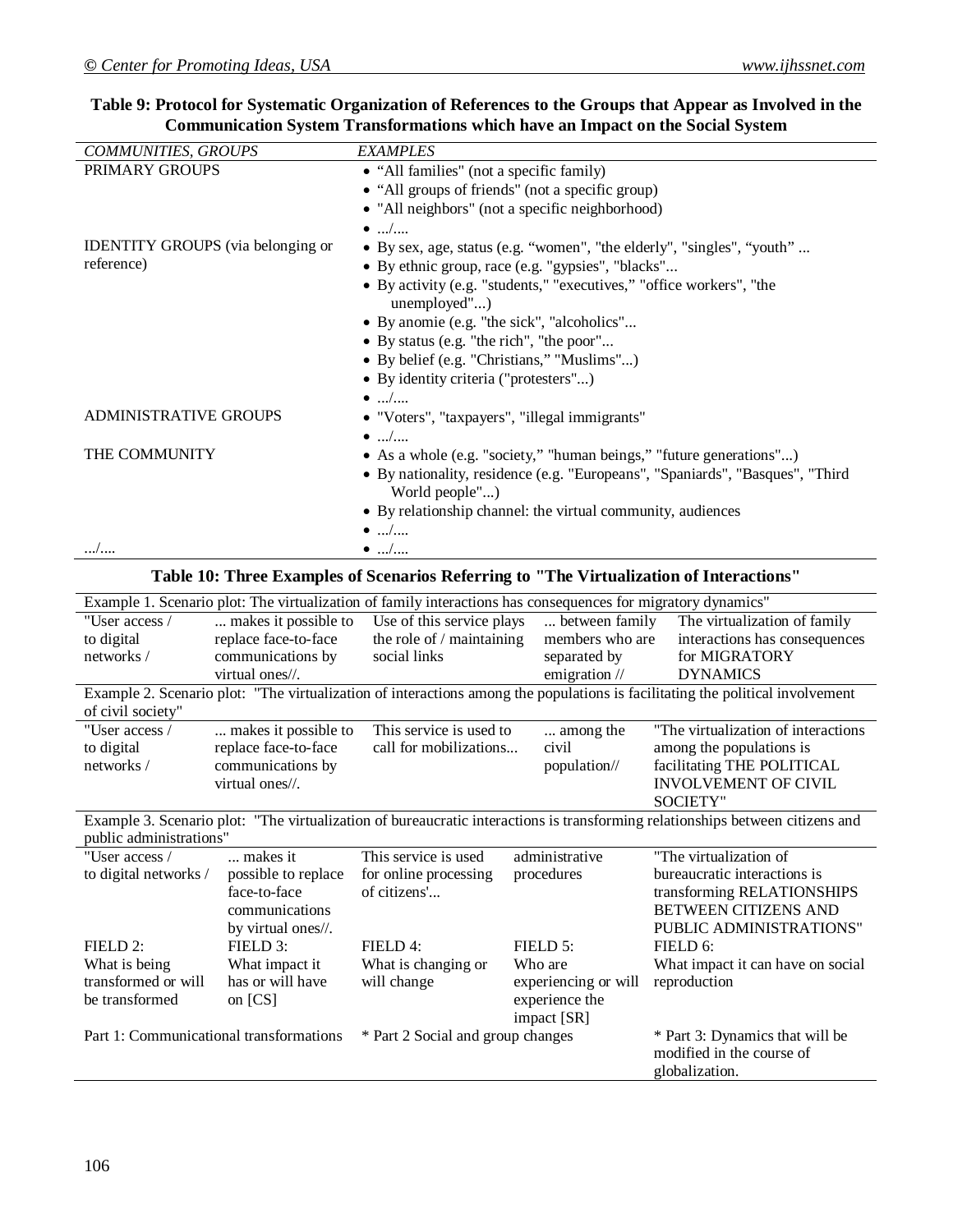|                      | Social Applications of ICT Level on Which Effects Take Place |     |                                                                       | Total |
|----------------------|--------------------------------------------------------------|-----|-----------------------------------------------------------------------|-------|
|                      |                                                              |     | On the level of DOING On the level of BEING On the level of BELIEVING |       |
| Social (s.e.)        | 632                                                          | 397 | 403                                                                   | 1432  |
| Politics             | 179                                                          | 228 | 26                                                                    | 433   |
| Administrative       | 16                                                           | 45  | 4                                                                     | 65    |
| Economic             | 138                                                          | 295 | 54                                                                    | 487   |
| Labor                | 33                                                           | 71  |                                                                       | 111   |
| Cultural             | 97                                                           | 145 | 29                                                                    | 271   |
| Scientific           | 14                                                           | 56  | 29                                                                    | 99    |
| Educational          | 51                                                           | 67  | 22                                                                    | 140   |
| Info-communicational | 41                                                           | 64  | 28                                                                    | 133   |
| Cognitive            | 20                                                           | 136 | 24                                                                    | 180   |
| Existential          | 142                                                          | 107 | 16                                                                    | 265   |

| Table 11: Levels on Which Uses of ICT Have an Impact, According to Their Social Applications <sup>a</sup> |  |  |
|-----------------------------------------------------------------------------------------------------------|--|--|
|-----------------------------------------------------------------------------------------------------------|--|--|

 $\textsuperscript{a}$ This table is taken from Velarde (2013). This paper is not meant to provide analyses of the data, which are given in the corresponding researches. But one of the observations made in this paper should be highlighted: the descriptions of the way in which the mediations of social uses of technological innovations refer most frequently to *the state of organizations rather than to social action.* And least frequently, to *the information that orients those applications.*

#### **References**

- Bernete, F. (2014). Análisis de contenido. In A. Lucas & A. Noboa (Eds.), *Investigar lo social: estrategias y técnicas de construcción y análisis de los datos* (pp. 245-282). Montevideo, Uruguay: Fundación de Cultura Universitaria.
- Blackburn, S. (2014). Propositional calculus. In*Oxford dictionary of philosophy* (2nd ed.).Oxford: Oxford University Press*.*
- Brannen, J. (2005) Mixing Methods: The Entry of Qualitative and Quantitative Approaches into the Research Process, *International Journal of Social Research Methodology*, 8:3, 173-184, DOI: 10.1080/13645570500154642 [Retrieved 10 April 2014].
- Bryman, A., Becker S. & Sempik, J. (2008) Quality Criteria for Quantitative, Qualitative and Mixed Methods Research: A View from Social Policy, International Journal of Social Research Methodology, 11:4, 261- 276, DOI: 10.1080/13645570701401644 [Retrieved 1 April 2014].
- Deaño, A. (1974). *Introducción a la lógica formal*. Madrid: Alianza.
- Garrido, M. **(**1997). *Lógica simbólica.* Madrid: Tecnos.
- Krippendorf, K. (2012). *Content analysis: An introduction to its methodology.* London: SAGE Publications.
- Martín Serrano, M. (1974). Nuevos métodos para la investigación de la estructura y la dinámica de la enculturización. *Revista Española de la Opinión Pública*, 1974, n. º 37 pp. 23-83. Retrieved from http://eprints.ucm.es/13257/
- Martín Serrano, M. (2008). *La mediación social. Edición conmemorativa del 30 aniversario*. Madrid: Akal.
- Mayring, P. (2000). Qualitative content analysis. *Forum: Qualitative Social Research*, *1*, 105-114.
- Shapiro, S. (2009). Classical logic. InE. Zalta (Ed.), *TheStanford encyclopedia of philosophy*. Stanford, CA: Stanford University. Retrieved from http://plato.stanford.edu/archives/win2009/entries/logic-classical/
- Velarde, O. (2013). Interpretaciones de los efectos sociales de las innovaciones comunicativas. Proceedings from *Vll Encuentro Internacional de Investigadores y Estudiosos de la Información y la Comunicación.ICOM*. Havana, Cuba: University of Havana.
- Weber, R. (2012). *Basic quantitative content analysis. Applications in the social sciences.* London: Sage University Papers.

#### *Footnotes*

 $\overline{a}$  $I^{\text{R}}$  R+D+i project, reference CS020010-22104-C03-01. 01/2011 to 31/12/2013